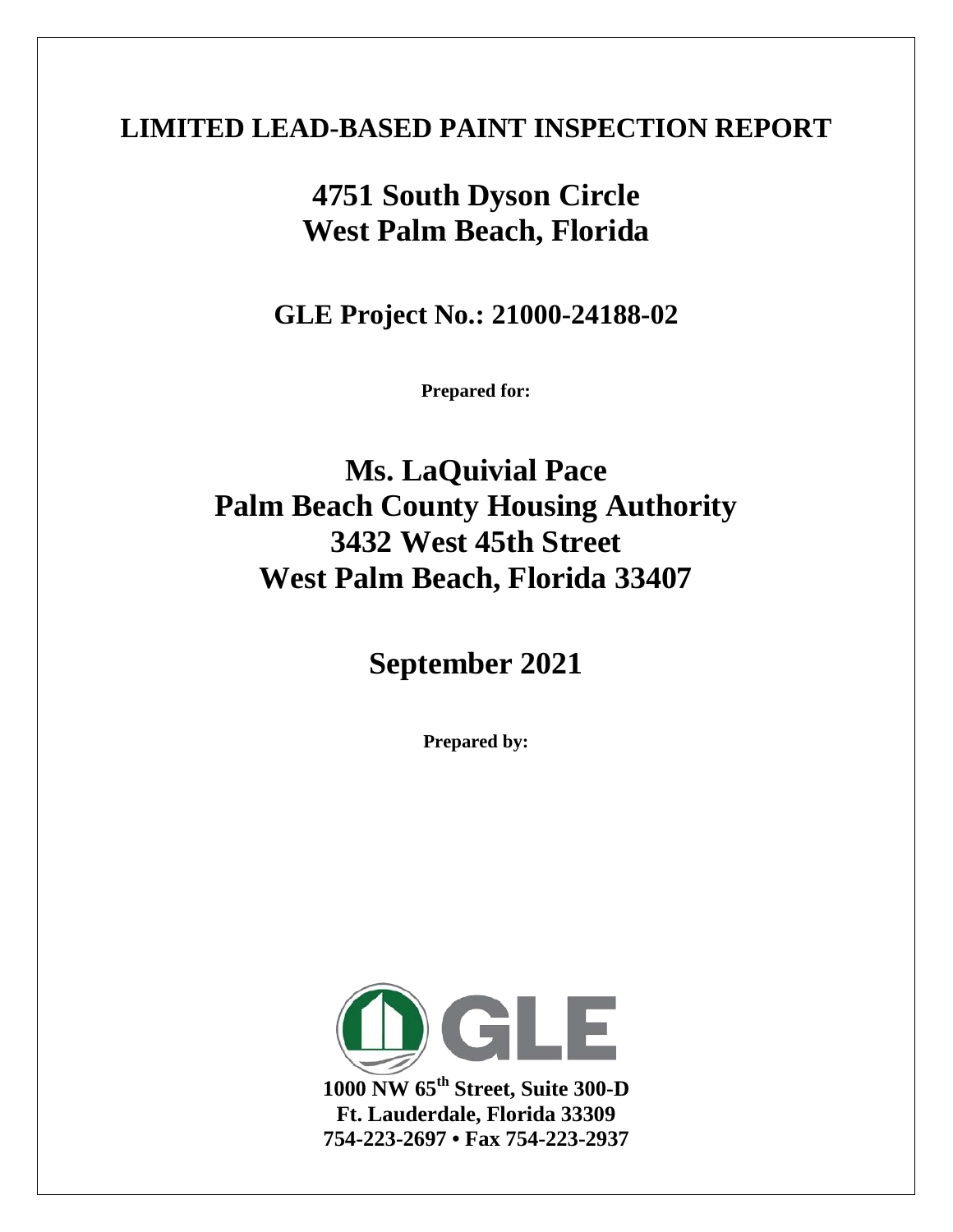

September 27, 2021

Ms. LaQuivial Pace Palm Beach County Housing Authority 3432 West 45th Street West Palm Beach, Florida 33407

#### **RE: Limited Lead-Based Paint Inspection Report 4751 South Dyson Circle West Palm Beach, Florida**

GLE Project No.: 21000-24188-02

Dear Ms. Pace:

GLE Associates, Inc. (GLE) performed a limited lead-based paint (LBP) inspection on June 22, 2021, at 4751 South Dyson Circle, located in West Palm Beach, Florida. The LBP inspection was performed by Mr. Joshua Veltri with GLE. This report outlines the sampling and testing procedures, and presents the results along with our conclusions and recommendations.

GLE appreciates the opportunity to serve as your consultant on this project. If you should have any questions, or if we can be of further service, please do not hesitate to call.

Sincerely, **GLE Associates, Inc.**

Project Manager President

JMV/RBG/el

Joshua Veltri Robert B. Greene, PE, PG, CIH, LEED AP

H:\Work\ASB\21000\24188 PBCHA - 4695 S. Dyson Cir. ACM-LBP Survey\Report\Lead\XRF - PBCHA - 4751 South Dyson circle Rev.docx

GLE Associates, Inc.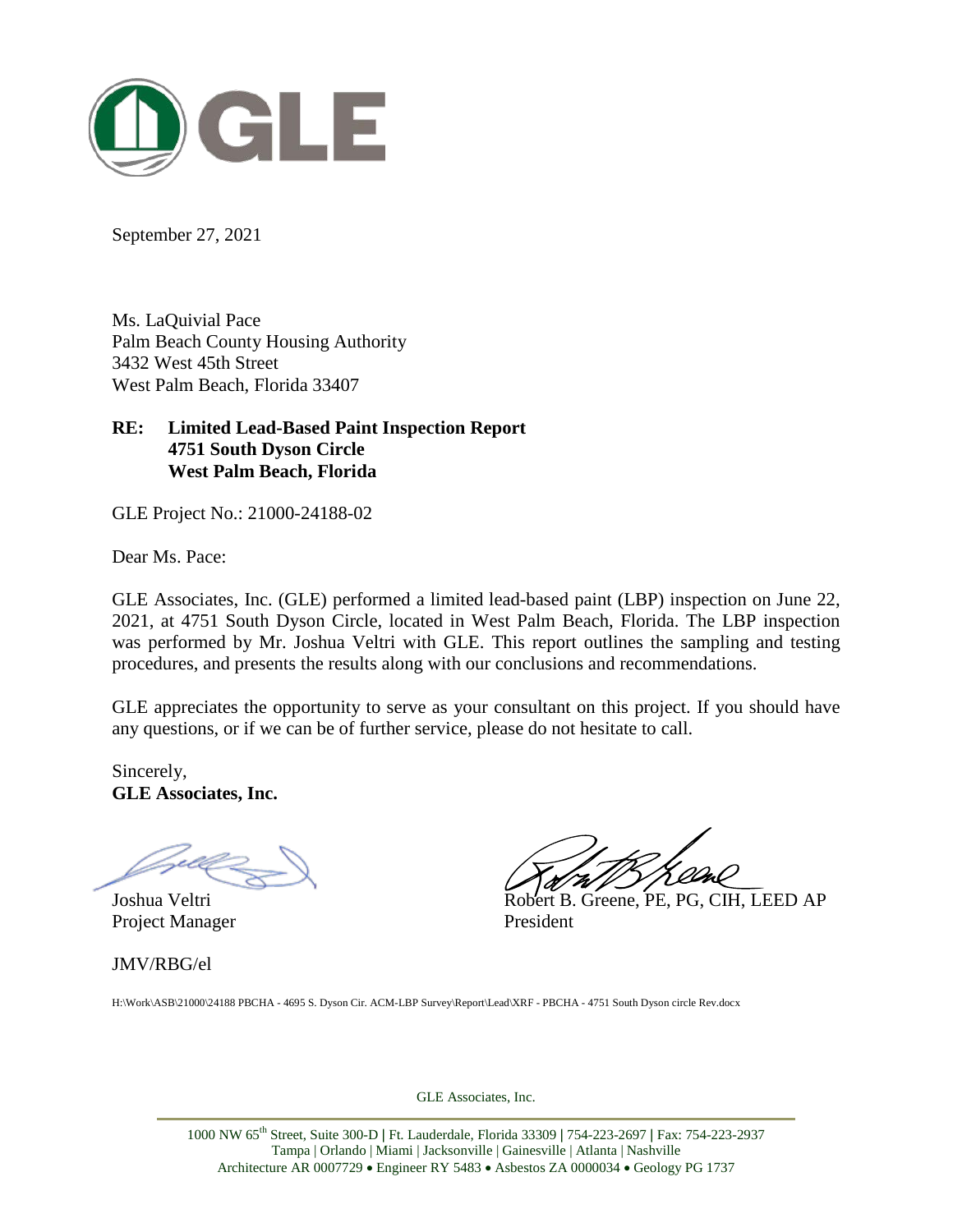## **TABLE OF CONTENTS**

| 2.0 |                                                                       |  |
|-----|-----------------------------------------------------------------------|--|
| 3.0 |                                                                       |  |
|     | 3.1 Lead Paint Inspection Procedures 22                               |  |
| 4.0 | $FINDINGS$ 3                                                          |  |
| 5.0 |                                                                       |  |
|     | 6.0 LIMITATIONS AND CONDITIONS ELECTRIC MANUSCRIPTIONS AND CONDITIONS |  |
|     | <b>APPENDICES</b>                                                     |  |

Appendix A – Lead-Based Paint Field Table Appendix B – Personnel and Laboratory Certifications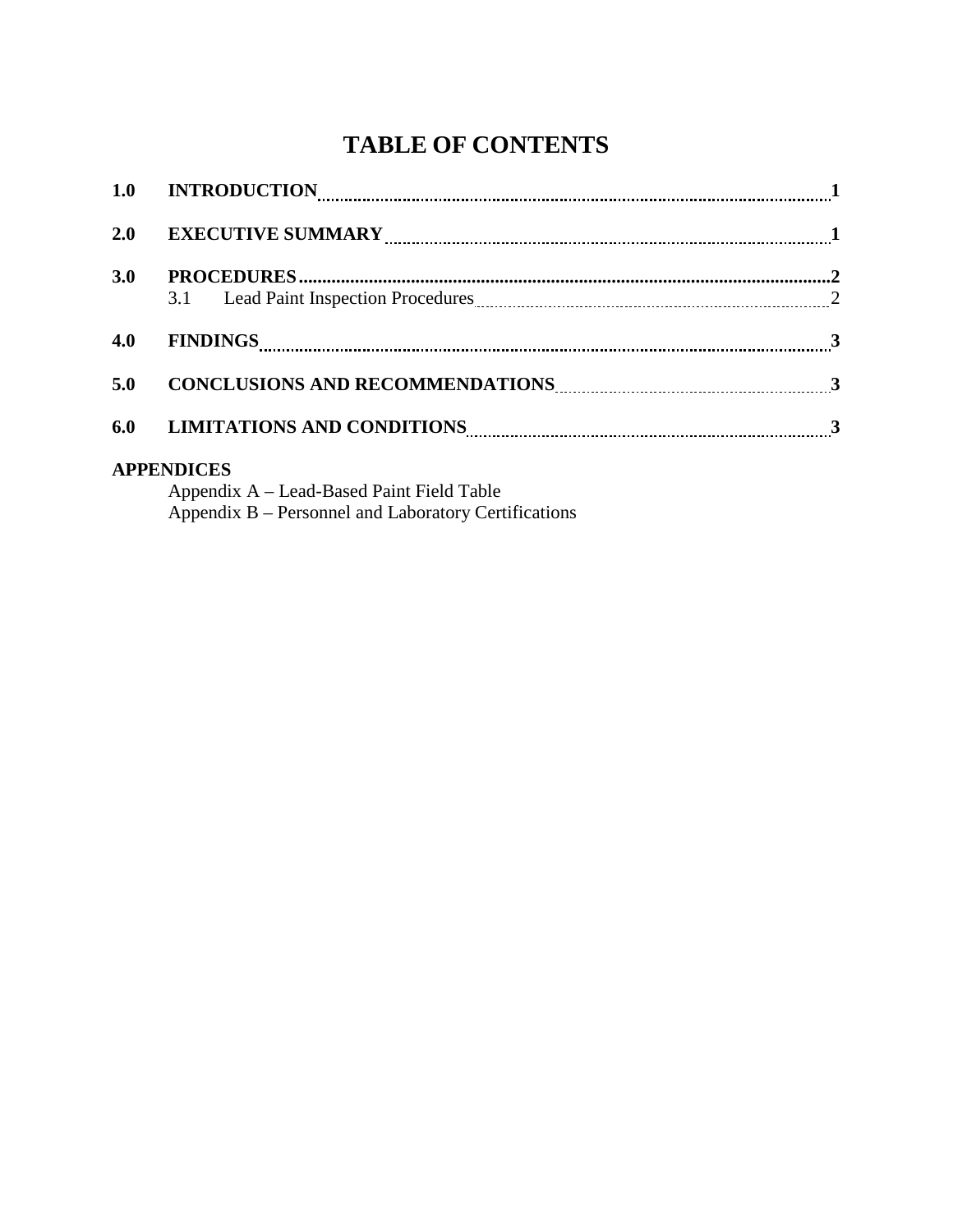#### **1.0 INTRODUCTION**

The purpose of this limited inspection was to identify accessible LBP, the relative condition, and the general locations, in general accordance with the Housing and Urban Development (HUD) Guidelines, within 4751 South Dyson circle located in West Palm Beach, Florida. This survey was limited to the interior and exterior of unit 4751 only. The LBP inspection was performed on June 22, 2021, by Mr. Joshua Veltri, an Environmental Protection Agency (EPA) accredited lead-based paint (LBP) Inspector/Risk Assessor.

The limited LBP inspection was conducted utilizing X-Ray Fluorescence (XRF) technology, in accordance with HUD Guidelines.

The scope of this inspection did not include demolition of any building components, evaluation of architectural plans, or the quantification of materials for abatement purposes, or removal cost estimating.

#### **2.0 EXECUTIVE SUMMARY**

The LBP inspection was conducted in general accordance with EPA LBP Requirements and the Housing and Urban Development (HUD) LBP Requirements referenced below:

- $\blacksquare$  24 CFR 35, Subparts A, B, C, & R HUD LBP Requirements
- $\blacksquare$  40 CFR 745, Subparts D, L, & Q EPA LBP Requirements
- HUD *Guidelines for the Evaluation and Control of Lead-Based Paint Hazards in Housing*, Chapter 7: Lead-Based Paint Inspection, 2012 Edition.

The objective of the LBP inspection conducted by GLE was to identify and report the existence and locations of LBP within accessible interior and exterior areas associated with unit 4751, in accordance with the HUD Lead Safe Housing Rule (LSHR) and the EPA Renovation, Repair, and Painting (RRP) rule. The HUD LSHR applies to all target housing that is federally owned or receiving Federal assistance; the EPA RRP rule applies to pre-1978 child-occupied facilities in which renovation, repair, and painting projects will potentially disturb LBP.

#### Definitions:

- *Lead-Based Paint* Greater than or equal to 1.0 milligrams of lead per square centimeter  $(\geq 1.0 \text{ mg/cm}^2)$  as determined by X-ray Fluorescence Spectrometer (XRF) or ≥0.5% by weight as determined by Flame Atomic Absorption Spectrometry (FAAS).
- *Target housing* any housing constructed prior to 1978, except housing for the elderly or persons with disabilities (unless a child of less than 6 years of age resides or is expected to reside in such housing for the elderly or persons with disabilities) or any zero-bedroom dwelling. In the case of jurisdictions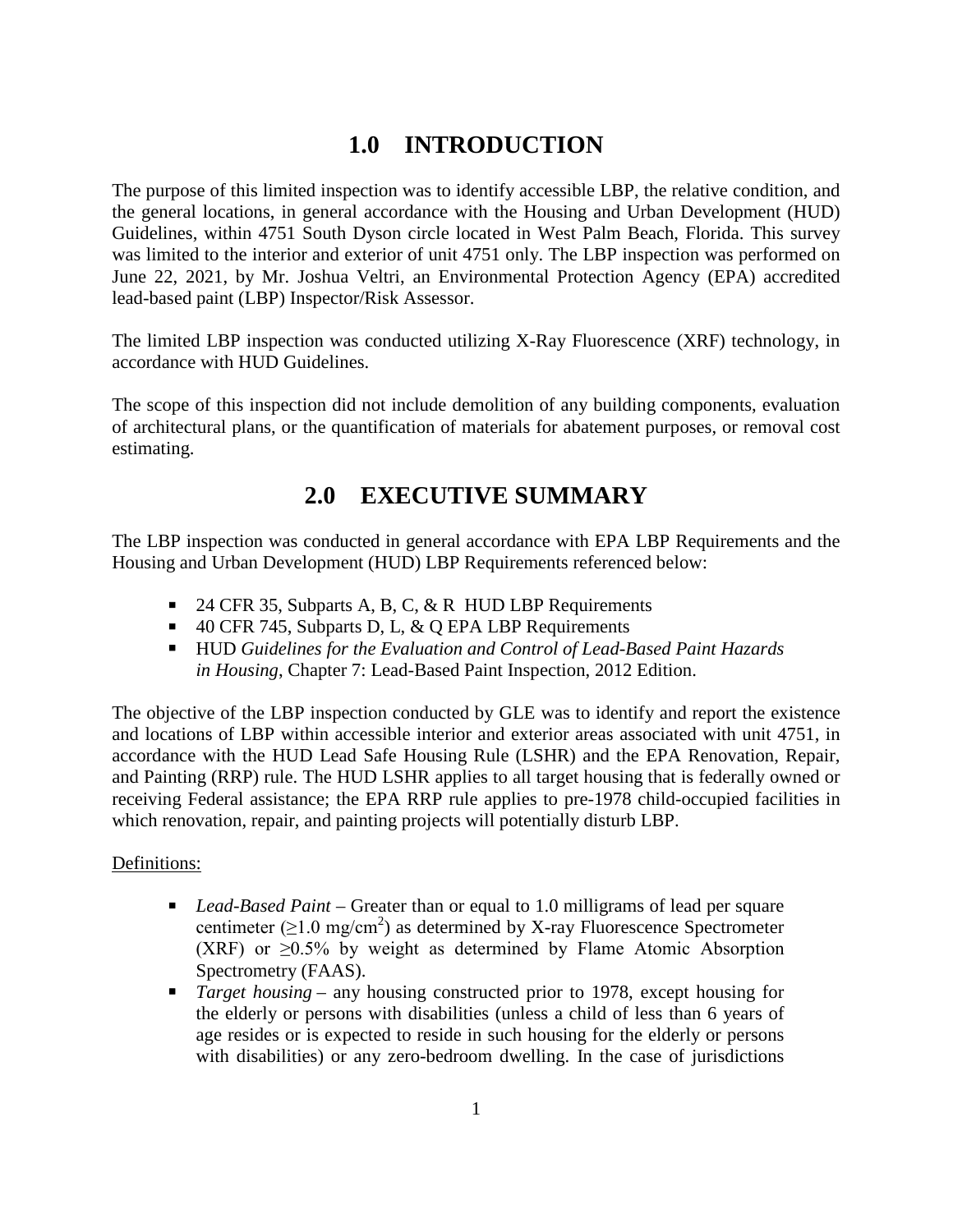which banned the sale or use of lead-based paint prior to 1978, HUD may designate an earlier date.

 *Child-occupied facility* – a building, or portion of a building, constructed prior to 1978, visited regularly by the same child, under six years of age, on at least two different days within any week (Sunday through Saturday period), provided that each day's visit lasts at least three hours and the combined weekly visits last at least six hours, and the combined annual visits last at least 60 hours.

#### **3.0 PROCEDURES**

#### **3.1 LEAD-BASED PAINT INSPECTION PROCEDURES**

The lead-based paint inspection was performed by observing and testing accessible painted exterior component surfaces associated with the structures. In accordance with HUD Guidelines, the sampling protocol used in this lead-based paint inspection is based on the methodology established by HUD.

During the walk through of the buildings, each area was observed and an inventory of painted surfaces was developed. The LBP inspection was performed utilizing an XRF instrument to determine lead content in general compliance with methodologies established by HUD. Periodic calibrations of the instrument were performed and documented. GLE utilized a Viken Pb200i XRF instrument. The surfaces tested consisted of walls, decorative trim, soffits, shelves, doors, and door frames. Identified components were tested with the XRF for lead content and compared to the HUD definition of LBP  $(> 1.0 \text{ mg/cm}^2)$ . Perimeter wall sides were identified with letters A, B, C, and D (or numbers or Roman numerals). Side A for single-family housing is the street side for the address. Side A in multi-family housing is the apartment entry door side. Sides B, C, and D are identified clockwise from Side A as one faces the dwelling; thus Wall B is to the left, Wall C is across from Side A, and Side D is to the right of Side A.

#### **Paint Deterioration Rating**

The inspector/risk assessor observed the extent of any paint deterioration by rating the paint condition as intact or poor. Deterioration categories are defined in the following table.

| <b>Categories of Paint Deterioration</b>         |                                                           |                           |  |
|--------------------------------------------------|-----------------------------------------------------------|---------------------------|--|
| <b>Type of Building Component</b>                | <b>Total Area of Deteriorated Paint on Each Component</b> |                           |  |
|                                                  | <b>Intact</b>                                             | Poor                      |  |
| Exterior components with large<br>surface areas. | Entire surface is intact                                  | More than 10 square feet. |  |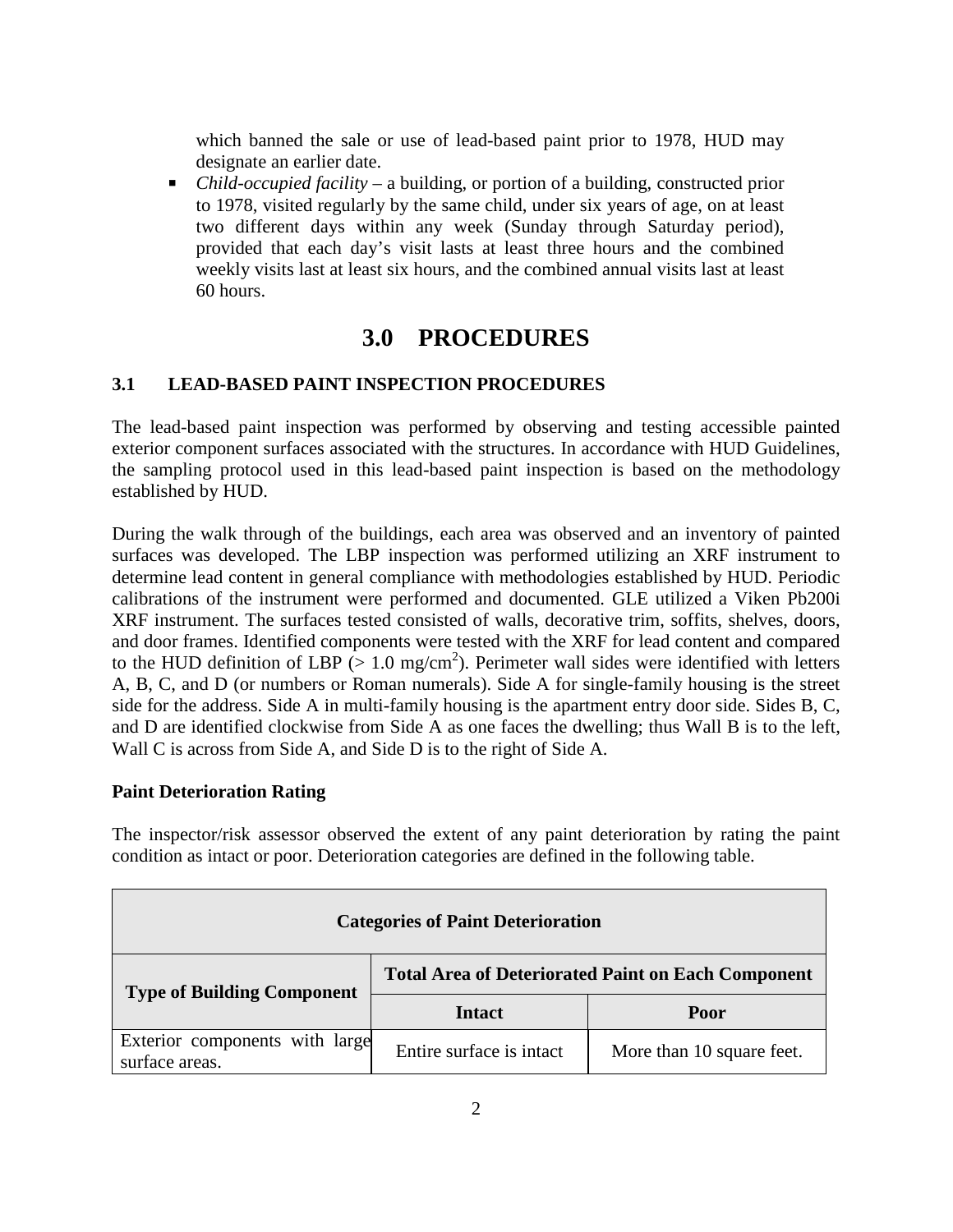| <b>Categories of Paint Deterioration</b>                                                                                                       |                                                           |                                                                 |  |
|------------------------------------------------------------------------------------------------------------------------------------------------|-----------------------------------------------------------|-----------------------------------------------------------------|--|
| <b>Type of Building Component</b>                                                                                                              | <b>Total Area of Deteriorated Paint on Each Component</b> |                                                                 |  |
|                                                                                                                                                | <b>Intact</b>                                             | Poor                                                            |  |
| Interior components with large<br>surface areas (walls, ceilings,<br>floors, doors).                                                           | Entire surface is intact.                                 | More than 2 square feet.                                        |  |
| Interior and exterior components<br>with<br>surface<br>small<br>areas<br>(windowsills, baseboards, soffits,<br>door casings, headers, piping). | Entire surface is intact                                  | More than 10% of the total<br>surface area of the<br>component. |  |

#### **4.0 FINDINGS**

None of ninety-one (91) XRF readings collected were determined to be equal to or greater than 1.0 mg/cm<sup>2</sup>; no LBP was identified.

#### **5.0 CONCLUSIONS AND RECOMMENDATIONS**

No lead-based paint (LBP), as defined by the Housing and Urban Development (HUD) regulations and the Environmental Protection Agency's (EPA) Renovation Repair and Painting (RRP) rule as paint having lead equal to or greater than 1.0 mg/cm<sup>2</sup> or greater than 0.5% by weight were identified.

#### **6.0 LIMITATIONS AND CONDITIONS**

Because of the hidden nature of many building components (i.e. within mechanical chases), it may be impossible to determine if all of the suspect building materials have been located and subsequently tested. Destructive testing in some instances is not a viable option. We cannot, therefore, guarantee that all potential LBP has been located. We do warrant, however, that the investigations and methodology reflect our best efforts based upon the prevailing standard of care in the environmental industry.

The information contained in this report was prepared based upon specific parameters and regulations in force at the time of this report. The information herein is only for the specific use of the client and GLE. GLE accepts no responsibility for the use, interpretation, or reliance by other parties on the information contained herein, unless prior written authorization has been obtained from GLE.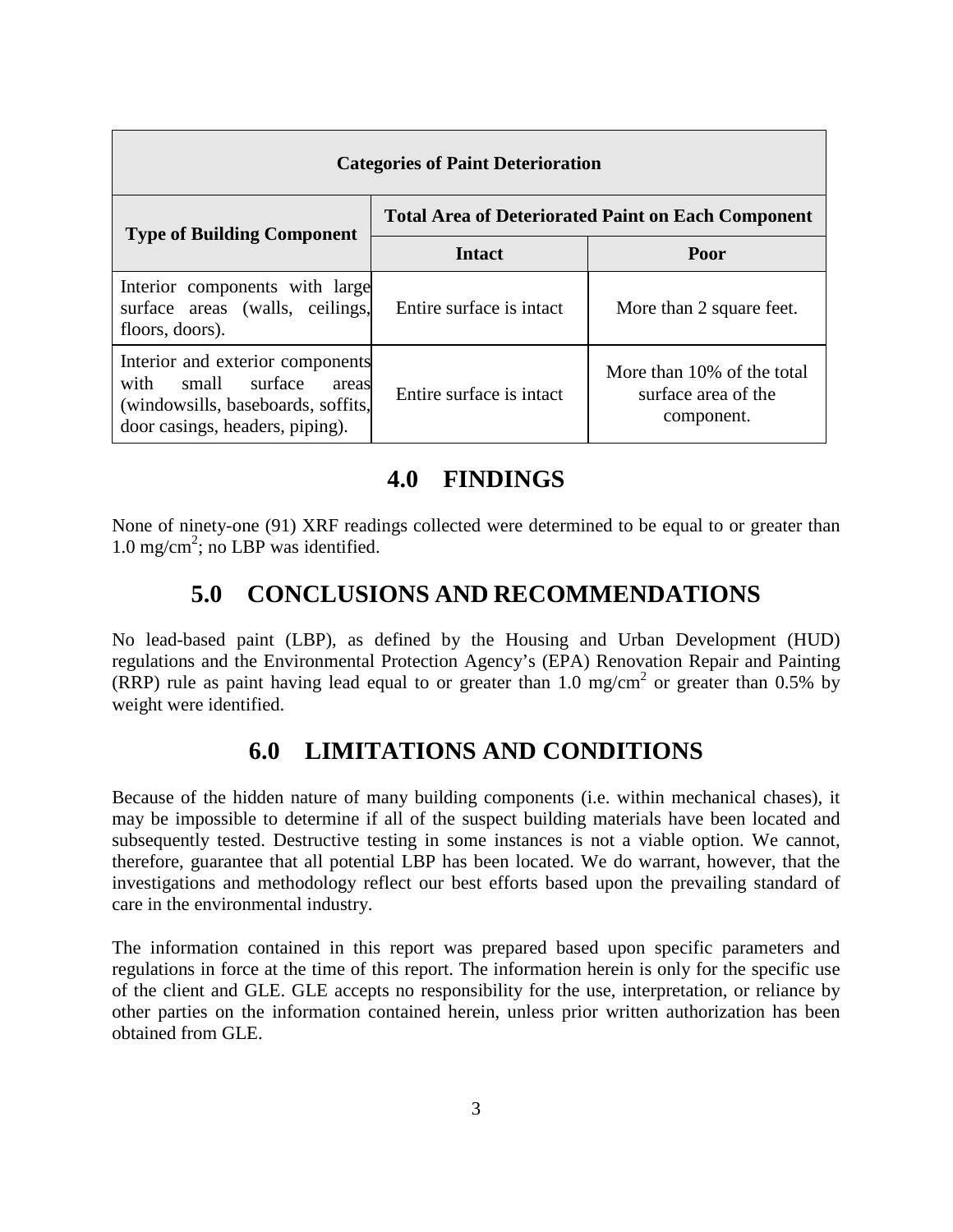**APPENDIX A Lead-Based Paint Field Table**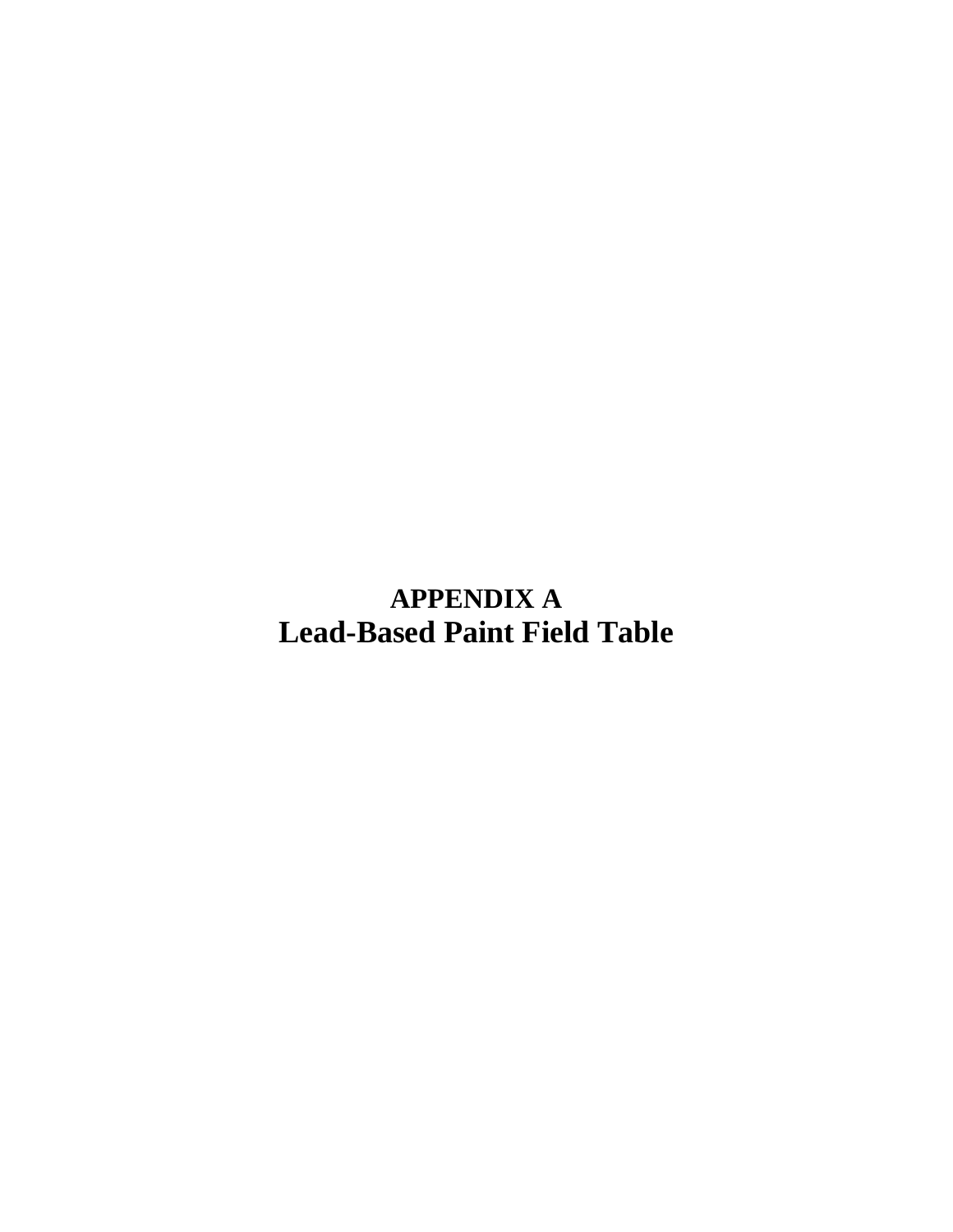| <b>Project Name/Location:</b><br>4751 South Dyson Circle, West Palm Beach, Florida |                                                       |                                    |       |                           |                               |
|------------------------------------------------------------------------------------|-------------------------------------------------------|------------------------------------|-------|---------------------------|-------------------------------|
|                                                                                    |                                                       |                                    |       |                           |                               |
|                                                                                    |                                                       | Date: June 2021                    |       |                           |                               |
|                                                                                    | <b>Summary of Lead-Based Paint XRF Results</b>        |                                    |       |                           |                               |
|                                                                                    |                                                       | <b>Project Number: 21000-24188</b> |       |                           |                               |
| <b>Sample</b><br>No.                                                               | <b>Room No./Location and Component</b>                | <b>Substrate</b>                   | Color | <b>Condition</b><br>(I/P) | Lead<br>(mg/cm <sup>2</sup> ) |
| 01                                                                                 | <b>Positive Calibration</b>                           |                                    |       |                           | 1.0                           |
| 02                                                                                 | <b>Negative Calibration</b>                           | $\sim$                             | $-$   | --                        | $-0.0$                        |
| 03                                                                                 | <b>Exterior East Wall</b>                             | Concrete                           | Beige | Ι                         | $-0.0$                        |
| 04                                                                                 | <b>Exterior East Door Frame</b>                       | Metal                              | Beige | I                         | $-0.0$                        |
| 05                                                                                 | <b>Exterior East Door Slab</b>                        | Metal                              | Beige | I                         | $-0.0$                        |
| 06                                                                                 | <b>Exterior East Window Sill</b>                      | Concrete                           | Beige | I                         | $-0.0$                        |
| 07                                                                                 | <b>Exterior East Soffit</b>                           | Concrete                           | Beige | I                         | $-0.0$                        |
| 08                                                                                 | <b>Exterior East Column</b>                           | Concrete                           | Beige | I                         | $-0.0$                        |
| 09                                                                                 | <b>Exterior East Wall Upper</b>                       | Concrete                           | White | I                         | $-0.0$                        |
| 10                                                                                 | <b>Exterior South Wall</b>                            | Concrete                           | Beige | I                         | $-0.0$                        |
| 11                                                                                 | <b>Exterior South Conduit</b>                         | Metal                              | Beige | I                         | $-0.0$                        |
| 12                                                                                 | <b>Exterior South Wall Upper</b>                      | Concrete                           | White | I                         | $-0.0$                        |
| 13                                                                                 | <b>Exterior West Wall</b>                             | Concrete                           | Beige | I                         | $-0.0$                        |
| 14                                                                                 | <b>Exterior West Wall Upper</b>                       | Concrete                           | White | I                         | $-0.0$                        |
| 15                                                                                 | <b>Exterior West Soffit</b>                           | Concrete                           | Beige | I                         | $-0.0$                        |
| 16                                                                                 | <b>Exterior West Window Sill</b>                      | Concrete                           | Beige | I                         | $-0.0$                        |
| 17                                                                                 | <b>Exterior West Door Frame</b>                       | Metal                              | Beige | I                         | $-0.0$                        |
| 18                                                                                 | <b>Exterior West Door Slab</b>                        | Metal                              | Beige | I                         | $-0.0$                        |
| 19                                                                                 | Interior 1 <sup>st</sup> Floor East Door Frame        | Metal                              | White | I                         | $-0.0$                        |
| 20                                                                                 | Interior 1st Floor East Door Slab                     | Metal                              | White | I                         | $-0.0$                        |
| 21                                                                                 | <b>Interior Living Room East Wall</b>                 | Drywall                            | White | I                         | $-0.0$                        |
| 22                                                                                 | Interior Living Room South Wall                       | Drywall                            | White | I                         | $-0.0$                        |
| 23                                                                                 | Interior Living Room West Wall                        | Drywall                            | White | I                         | $-0.0$                        |
| 24                                                                                 | Interior Living Room North Wall                       | Drywall                            | White | I                         | $-0.0$                        |
| 25                                                                                 | Interior Living Room Ceiling                          | Drywall                            | White | I                         | $-0.0$                        |
| 26                                                                                 | <b>Interior Living Room East Baseboard</b>            | Wood                               | White | I                         | $-0.0$                        |
| 27                                                                                 | <b>Interior Living Room North Baseboard</b>           | Wood                               | White | I                         | $-0.0$                        |
| 28                                                                                 | Interior Living Room West Door                        | Metal                              | White | I                         | $-0.0$                        |
| 29                                                                                 | Frame<br>Interior Living Room West Door Slab          | Metal                              | White | I                         | $-0.0$                        |
| 30                                                                                 | <b>Interior Living Room Closet East Door</b>          | Wood                               | White | I                         | $-0.0$                        |
| 31                                                                                 | Trim<br><b>Interior Living Room Closet East Door</b>  | Wood                               | White | I                         | $-0.0$                        |
|                                                                                    | Frame<br><b>Interior Living Room Closet East Door</b> |                                    |       |                           |                               |
| 32<br>33                                                                           | Slab<br>Interior Kitchen East Wall                    | Wood                               | White | I                         | $-0.0$                        |
| 34                                                                                 |                                                       | Drywall                            | White | I                         | $-0.0$                        |
|                                                                                    | Interior Kitchen South Wall                           | Drywall                            | White | Ι                         | $-0.0$                        |
| 35<br>36                                                                           | Interior Kitchen West Wall                            | Drywall                            | White | I                         | $-0.0$                        |
|                                                                                    | Interior Kitchen North Wall                           | Drywall                            | White | I                         | $-0.0$                        |
| 37                                                                                 | <b>Interior Staircase Tread</b>                       | Wood                               | White | I                         | $-0.0$                        |
| 38                                                                                 | <b>Interior Staircase Riser</b>                       | Wood                               | White | I                         | $-0.0$                        |
| 39                                                                                 | <b>Interior Staircase Railing</b>                     | Wood                               | White | I                         | $-0.0$                        |
| 40                                                                                 | Interior Staircase Landing South Wall                 | Drywall                            | White | ${\bf P}$                 | $-0.0$                        |
| 41                                                                                 | Interior Staircase Landing North Wall                 | Drywall                            | White | ${\bf P}$                 | $-0.0$                        |

┓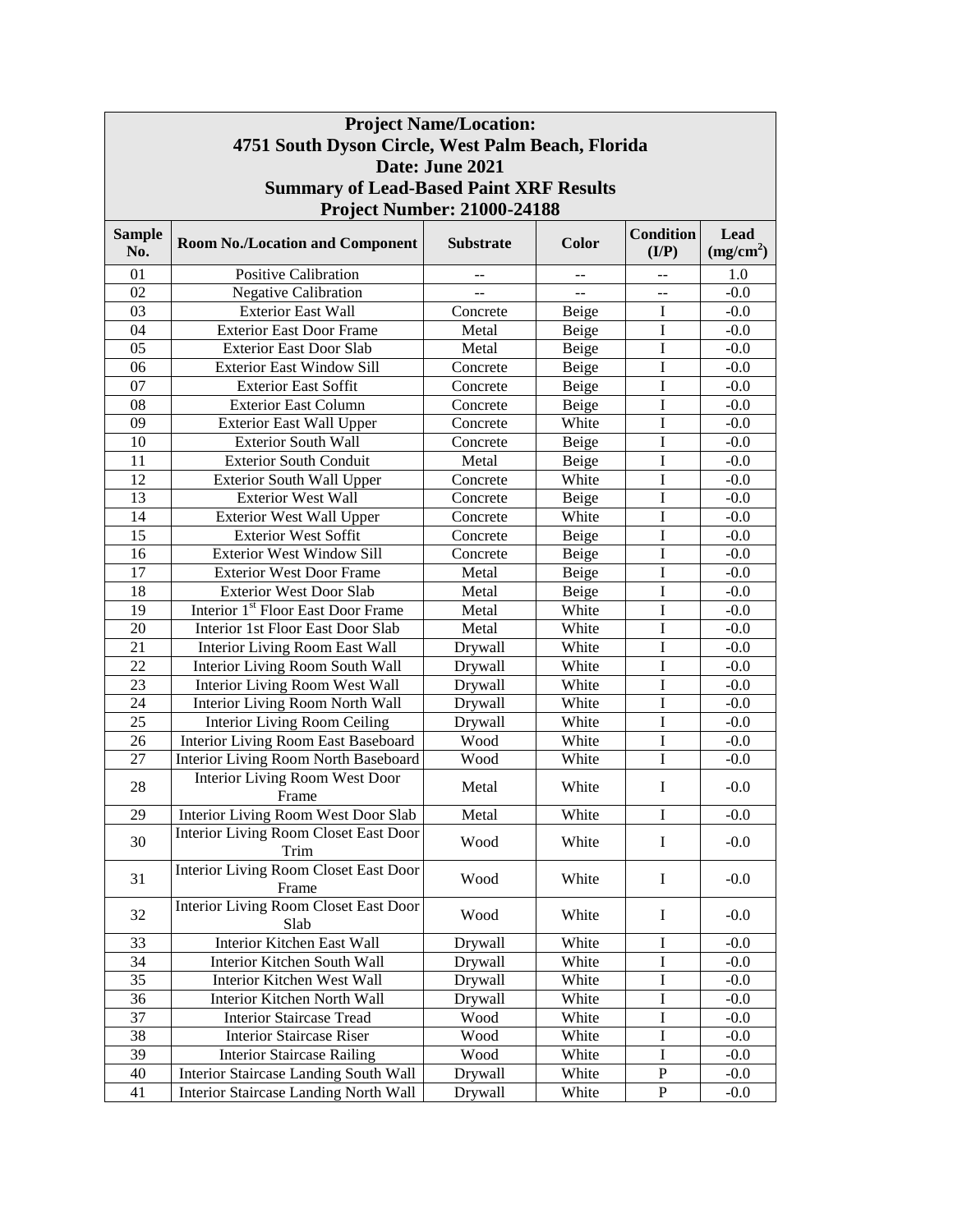| <b>Project Name/Location:</b>                     |                                                                  |                  |       |                  |                       |  |  |
|---------------------------------------------------|------------------------------------------------------------------|------------------|-------|------------------|-----------------------|--|--|
| 4751 South Dyson Circle, West Palm Beach, Florida |                                                                  |                  |       |                  |                       |  |  |
|                                                   | Date: June 2021                                                  |                  |       |                  |                       |  |  |
|                                                   | <b>Summary of Lead-Based Paint XRF Results</b>                   |                  |       |                  |                       |  |  |
|                                                   |                                                                  |                  |       |                  |                       |  |  |
|                                                   | <b>Project Number: 21000-24188</b>                               |                  |       |                  |                       |  |  |
| <b>Sample</b>                                     | <b>Room No./Location and Component</b>                           | <b>Substrate</b> | Color | <b>Condition</b> | Lead                  |  |  |
| No.                                               |                                                                  |                  |       | (I/P)            | (mg/cm <sup>2</sup> ) |  |  |
| 42                                                | Interior Staircase Landing East Wall                             | Drywall          | White | P                | $-0.0$                |  |  |
| 43                                                | Interior 2 <sup>nd</sup> Floor Hallway North Wall                | Drywall          | White | $\mathbf{P}$     | $-0.0$                |  |  |
| 44                                                | Interior 2 <sup>nd</sup> Floor Hallway East Wall                 | Drywall          | White | $\mathbf P$      | $-0.0$                |  |  |
| 45                                                | Interior 2 <sup>nd</sup> Floor Hallway South Wall                | Drywall          | White | P                | $-0.0$                |  |  |
| 46                                                | Interior 2 <sup>nd</sup> Floor Hallway West Wall                 | Drywall          | White | P                | $-0.0$                |  |  |
| 47                                                | Interior 2 <sup>nd</sup> Floor Hallway West Closet<br>Door Trim  | Wood             | White | P                | $-0.0$                |  |  |
| 48                                                | Interior 2 <sup>nd</sup> Floor Hallway West Closet<br>Door Frame | Wood             | White | P                | $-0.0$                |  |  |
| 49                                                | Interior 2 <sup>nd</sup> Floor Hallway West Closet<br>Door Slab  | Wood             | White | P                | $-0.0$                |  |  |
| 50                                                | Interior 2 <sup>nd</sup> Floor Hallway West<br>Baseboard         | Wood             | White | Ι                | $-0.0$                |  |  |
| 51                                                | Interior 2 <sup>nd</sup> Floor Hallway Ceiling                   | Drywall          | White | $\mathbf{P}$     | $-0.0$                |  |  |
| 52                                                | <b>Interior Southwest Bedroom Door</b><br>Trim                   | Wood             | White | $\mathbf{P}$     | $-0.0$                |  |  |
| 53                                                | <b>Interior Southwest Bedroom Door</b><br>Frame                  | Wood             | White | P                | $-0.0$                |  |  |
| 54                                                | Interior Southwest Bedroom Door Slab                             | Wood             | White | ${\bf P}$        | $-0.0$                |  |  |
| 55                                                | Interior Southwest Bedroom East Wall                             | Drywall          | White | $\mathbf P$      | $-0.0$                |  |  |
| 56                                                | <b>Interior Southwest Bedroom East</b><br><b>Closet Trim</b>     | Wood             | White | $\mathbf P$      | $-0.0$                |  |  |
| 57                                                | <b>Interior Southwest Bedroom South</b><br>Wall                  | Drywall          | White | P                | $-0.0$                |  |  |
| 58                                                | Interior Southwest Bedroom West Wall                             | Drywall          | White | P                | $-0.0$                |  |  |
| 59                                                | <b>Interior Southwest Bedroom North</b><br>Wall                  | Drywall          | White | P                | $-0.0$                |  |  |
| 60                                                | <b>Interior Southwest Bedroom Ceiling</b>                        | Drywall          | White | $\mathbf P$      | $-0.0$                |  |  |
| 61                                                | <b>Interior Southwest Bedroom North</b><br>Baseboard             | Wood             | White | I                | $-0.0$                |  |  |
| 62                                                | <b>Interior Southwest Bedroom East</b><br>Baseboard              | Wood             | White | $\bf{I}$         | $-0.0$                |  |  |
| 63                                                | <b>Interior Northwest Bedroom Door</b><br>Trim                   | Wood             | White | $\mathbf{P}$     | $-0.0$                |  |  |
| 64                                                | <b>Interior Northwest Bedroom Door</b><br>Frame                  | Wood             | White | $\mathbf{P}$     | $-0.0$                |  |  |
| 65                                                | Interior Northwest Bedroom Door Slab                             | Wood             | White | ${\bf P}$        | $-0.0$                |  |  |
| 66                                                | Interior Northwest Bedroom East Wall                             | Drywall          | White | P                | $-0.0$                |  |  |
| 67                                                | <b>Interior Northwest Bedroom East</b><br><b>Closet Trim</b>     | Wood             | White | $\mathbf{P}$     | $-0.0$                |  |  |
| 68                                                | <b>Interior Northwest Bedroom South</b><br>Wall                  | Drywall          | White | $\mathbf{P}$     | $-0.0$                |  |  |
| 69                                                | Interior Northwest Bedroom West Wall                             | Drywall          | White | ${\bf P}$        | $-0.0$                |  |  |
| 70                                                | <b>Interior Northwest Bedroom North</b><br>Wall                  | Drywall          | White | P                | $-0.0$                |  |  |
| 71                                                | <b>Interior Northwest Bedroom Ceiling</b>                        | Drywall          | White | $\, {\bf P}$     | $-0.0$                |  |  |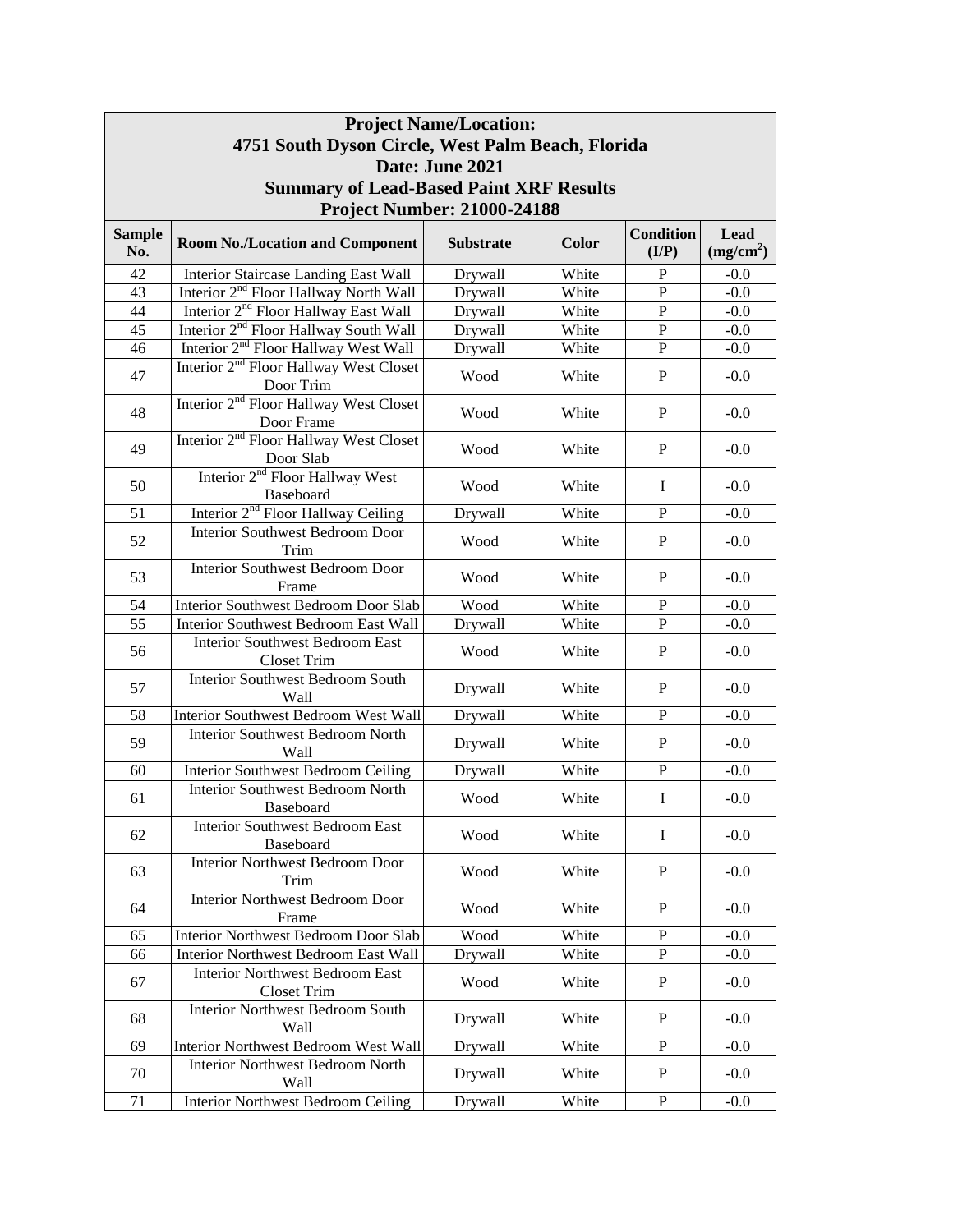| <b>Project Name/Location:</b> |                                                      |                                    |       |                           |                               |
|-------------------------------|------------------------------------------------------|------------------------------------|-------|---------------------------|-------------------------------|
|                               | 4751 South Dyson Circle, West Palm Beach, Florida    |                                    |       |                           |                               |
|                               |                                                      | Date: June 2021                    |       |                           |                               |
|                               | <b>Summary of Lead-Based Paint XRF Results</b>       |                                    |       |                           |                               |
|                               |                                                      | <b>Project Number: 21000-24188</b> |       |                           |                               |
| <b>Sample</b><br>No.          | <b>Room No./Location and Component</b>               | <b>Substrate</b>                   | Color | <b>Condition</b><br>(I/P) | Lead<br>(mg/cm <sup>2</sup> ) |
| 72                            | <b>Interior Northwest Bedroom South</b><br>Baseboard | Wood                               | White | $\mathbf I$               | $-0.0$                        |
| 73                            | <b>Interior Northwest Bedroom West</b><br>Baseboard  | Wood                               | White | I                         | $-0.0$                        |
| 74                            | <b>Interior Bathroom Door Trim</b>                   | Wood                               | White | P                         | $-0.0$                        |
| $\overline{75}$               | <b>Interior Bathroom Door Frame</b>                  | Wood                               | White | $\mathbf P$               | $-0.0$                        |
| 76                            | <b>Interior Bathroom Door Slab</b>                   | Wood                               | White | $\mathbf P$               | $-0.0$                        |
| 77                            | <b>Interior Bathroom South Wall</b>                  | Drywall                            | White | $\overline{P}$            | $-0.0$                        |
| $\overline{78}$               | <b>Interior Bathroom West Wall</b>                   | Drywall                            | White | $\mathbf{P}$              | $-0.0$                        |
| 79                            | <b>Interior Bathroom North Wall</b>                  | Drywall                            | White | $\mathbf P$               | $-0.0$                        |
| 80                            | <b>Interior Bathroom East Wall</b>                   | Drywall                            | White | $\mathbf P$               | $-0.0$                        |
| 81                            | <b>Interior Bathroom Ceiling</b>                     | Drywall                            | White | $\mathbf P$               | $-0.0$                        |
| $\overline{82}$               | <b>Interior Bathroom South Baseboard</b>             | Wood                               | White | I                         | $-0.0$                        |
| 83                            | <b>Interior East Bedroom Door Trim</b>               | Wood                               | White | $\overline{P}$            | $-0.0$                        |
| $\overline{84}$               | <b>Interior East Bedroom Door Frame</b>              | Wood                               | White | $\overline{P}$            | $-0.0$                        |
| $\overline{85}$               | <b>Interior East Bedroom Door Slab</b>               | Wood                               | White | $\mathbf{P}$              | $-0.0$                        |
| $\overline{86}$               | <b>Interior East Bedroom West Wall</b>               | Drywall                            | White | $\overline{P}$            | $-0.0$                        |
| 87                            | Interior East Bedroom North Wall                     | Drywall                            | White | $\overline{P}$            | $-0.0$                        |
| 88                            | Interior East Bedroom East Wall                      | Drywall                            | White | $\mathbf P$               | $-0.0$                        |
| 89                            | Interior East Bedroom South Wall                     | Drywall                            | White | $\mathbf P$               | $-0.0$                        |
| 90                            | <b>Interior East Bedroom South Closet</b><br>Trim    | Wood                               | White | $\mathbf{P}$              | $-0.0$                        |
| 91                            | <b>Interior East Bedroom Ceiling</b>                 | Drywall                            | White | $\mathbf P$               | $-0.0$                        |
| 92                            | <b>Interior East Bedroom South</b><br>Baseboard      | Wood                               | White | I                         | $-0.0$                        |
| 93                            | Interior East Bedroom West Baseboard                 | Wood                               | White | I                         |                               |
| 94                            | <b>Positive Calibration</b>                          |                                    |       | --                        | 1.0                           |
| 95                            | <b>Negative Calibration</b>                          | --                                 | --    | $-$                       | $-0.0$                        |

Legend:

I: Intact

P: Poor

mg/cm<sup>2</sup>: milligrams per square centimeter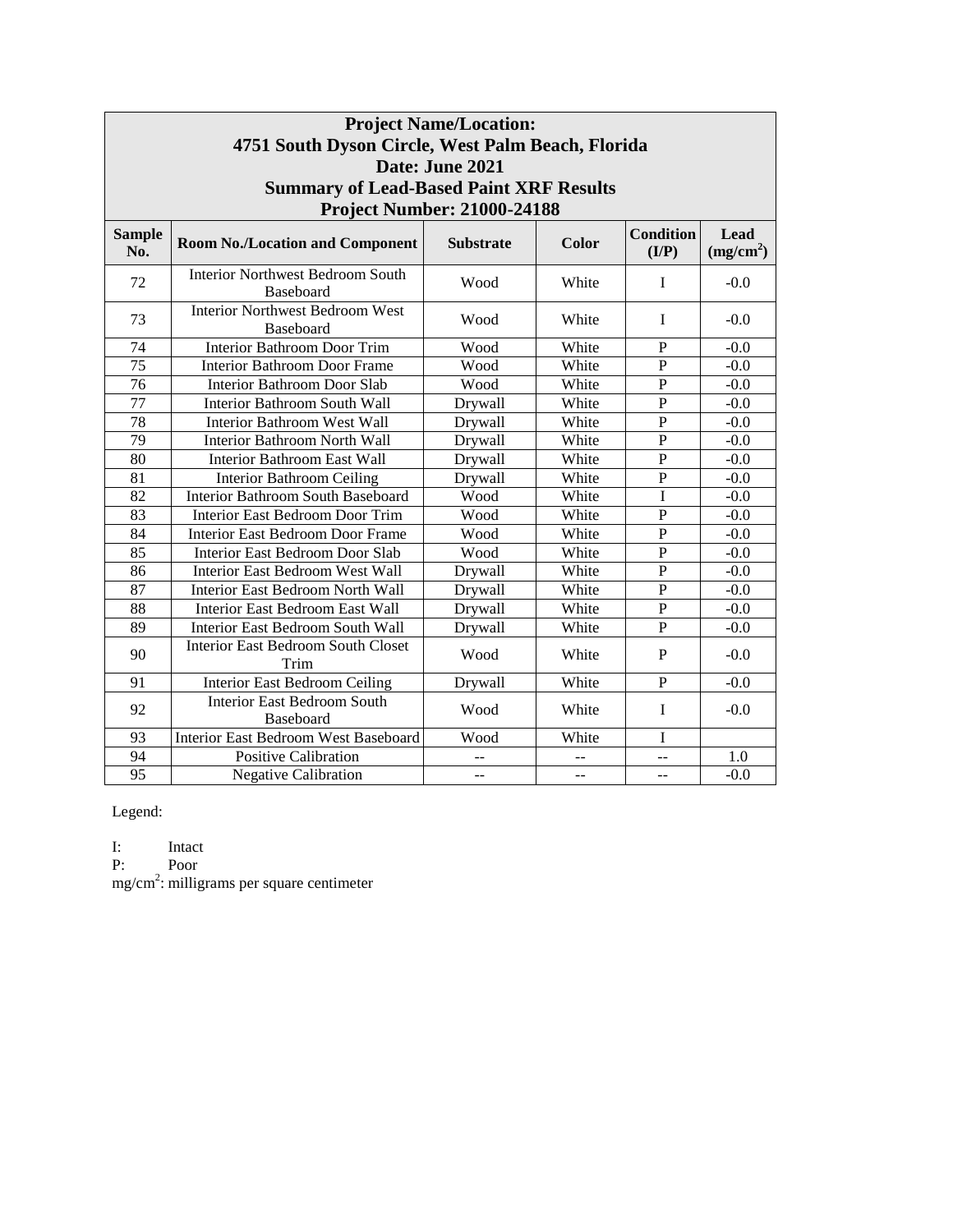**APPENDIX B Personnel Certifications**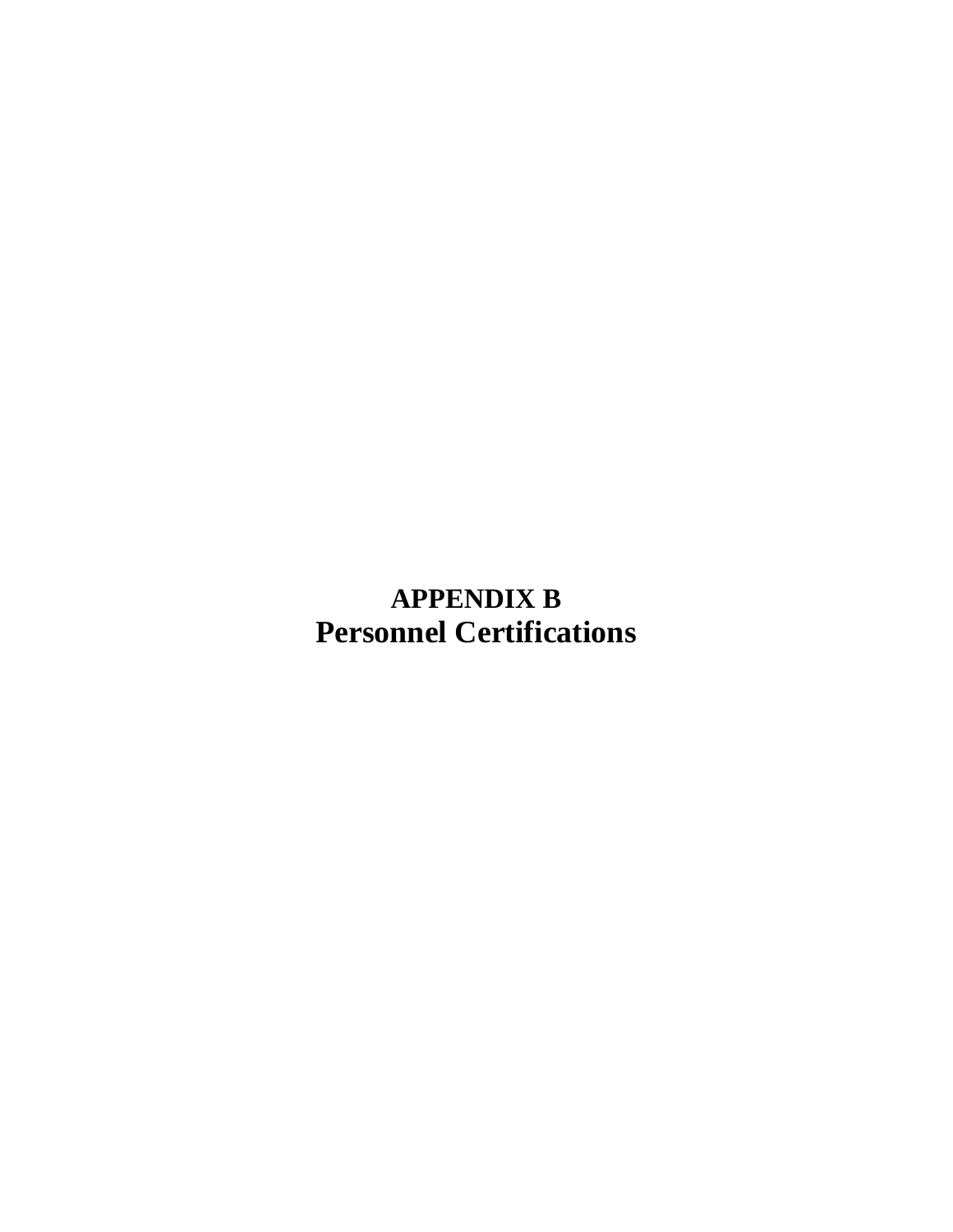# United States Environmental Protection Agency This is to certify that GLE Associates, Inc.has fulfilled the requirements of the Toxic Substances Control Act (TSCA) Section 402, and hasreceived certification to conduct lead-based paint activities pursuant to 40 CFR Part 745.226

1 of: In th

All EPA Administered Lead-based Paint Activities Program States, Tribes and Territories

This certification is valid from the date of issuance and expiresMarch 02, 2024

LBP-2060-2

Certification #

January 05, 2021

Issued On



The Pre

Michelle Price, ChiefLead, Heavy Metals, and Inorganics Branch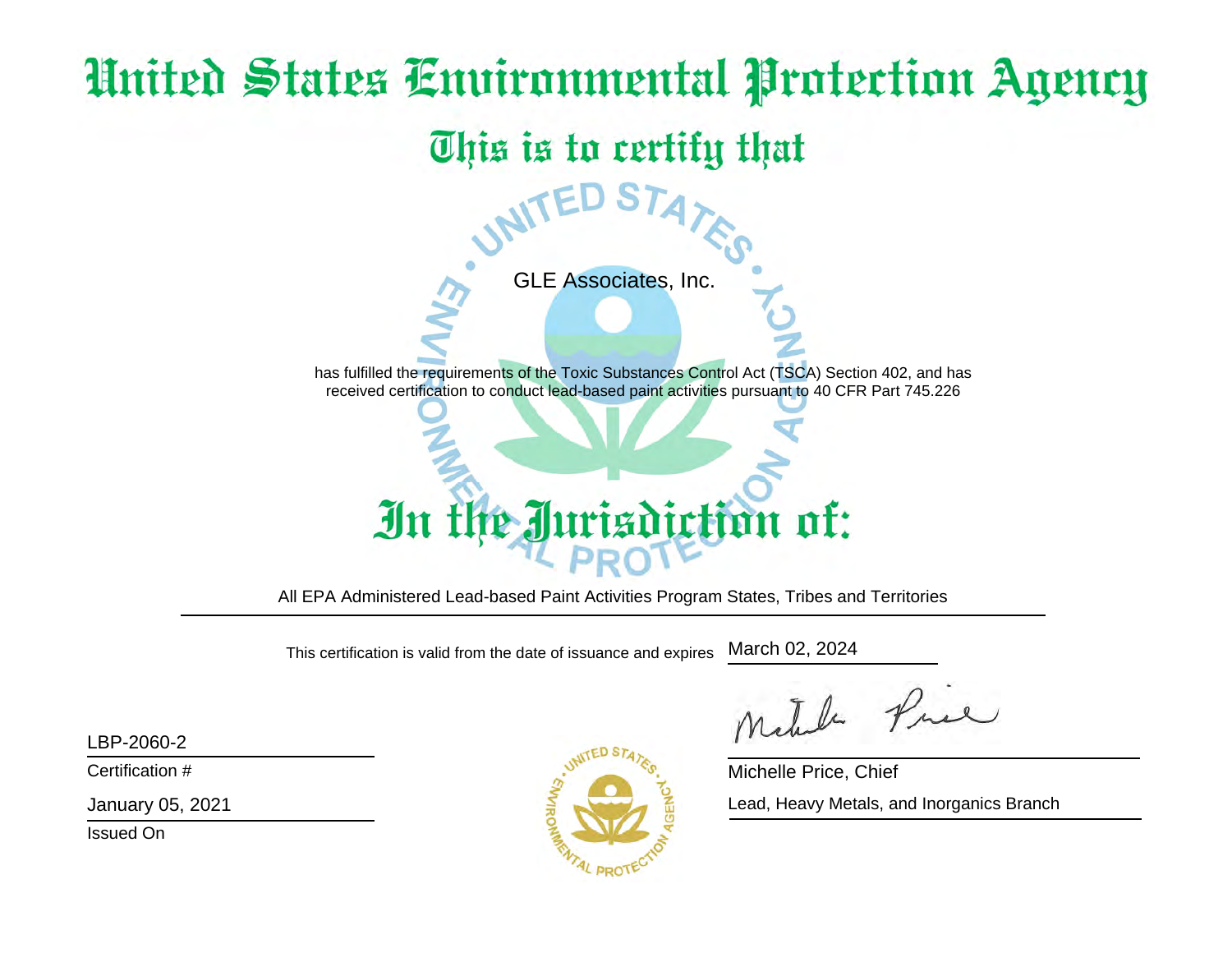